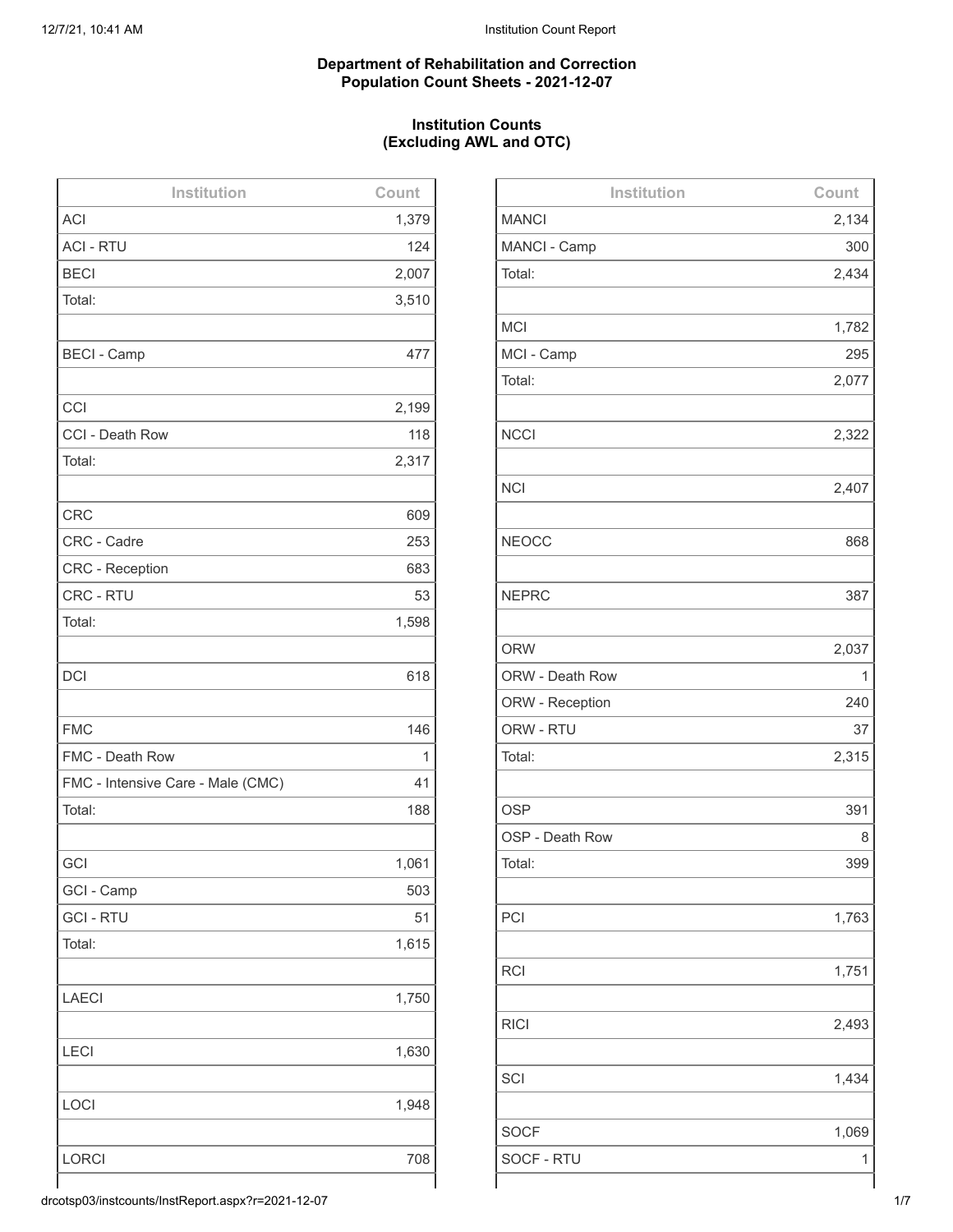| <b>LORCI - Cadre</b>     | 200   |
|--------------------------|-------|
| <b>LORCI - Reception</b> | 98    |
| Total:                   | 1,006 |
|                          |       |
| <b>MACI</b>              | 643   |
| MACI - Minimum           | 1,260 |
| Total:                   | 1,903 |

#### 12/7/21, 10:41 AM Institution Count Report

|                  | <b>Total Population:</b> | 43,337 |
|------------------|--------------------------|--------|
|                  |                          |        |
| Total:           |                          | 1,004  |
| <b>WCI - RTU</b> |                          | 31     |
| <b>WCI</b>       |                          | 973    |
|                  |                          |        |
| Total:           |                          | 690    |
| <b>TOCI - PC</b> |                          | 124    |
| <b>TOCI</b>      |                          | 566    |
|                  |                          |        |
| Total:           |                          | 1,363  |
| TCI - Camp       |                          | 329    |
| <b>TCI</b>       |                          | 1,034  |
|                  |                          |        |
| Total:           |                          | 1,070  |

\* The Total Population includes 30 Offenders with Reason Codes 30 & 31. \*\* The Total Population includes 29 Offenders with Reason Code 0A.

#### **Male Population by Security Level (Include AWL and Exclude OTC)**

| <b>Security Level</b>  |                   | <b>Body</b> | <b>AWL</b> | $(-OTC)$ | Total  |
|------------------------|-------------------|-------------|------------|----------|--------|
| <b>Total Level E</b>   |                   | 1,076       | 8          | 6        | 1,078  |
| Total Level 4          |                   | 1,059       | 9          | 4        | 1,064  |
| <b>Total Level 3</b>   |                   | 8,818       | 120        | 102      | 8,836  |
| <b>Total Level 2</b>   |                   | 15,289      | 149        | 108      | 15,330 |
| <b>Total Level 1</b>   |                   | 13,579      | 141        | 89       | 13,631 |
| <b>Total Death Row</b> |                   | 130         | 1          | $\Omega$ | 131    |
|                        | <b>Total Male</b> | 39,951      | 428        | 309      | 40,070 |

#### **Female Population by Institution (Include AWL and Exclude OTC)**

| Institution     |                     | <b>Body</b> | <b>AWL</b>     | $(-OTC)$       | Total |
|-----------------|---------------------|-------------|----------------|----------------|-------|
| <b>DCI</b>      |                     | 617         | 4              | $\overline{2}$ | 619   |
| <b>FMC</b>      |                     | 5           | 0              | 0              | 5     |
| <b>NEPRC</b>    |                     | 387         | 2              | $\mathbf{0}$   | 389   |
| <b>ORW</b>      |                     | 2,037       | 25             | 18             | 2,044 |
| ORW - Death Row |                     |             | 0              | 0              |       |
| ORW - Reception |                     | 240         | $\overline{4}$ | 3              | 241   |
| ORW - RTU       |                     | 37          | $\Omega$       | $\Omega$       | 37    |
|                 | <b>Total Female</b> | 3,324       | 35             | 23             | 3,336 |
|                 |                     |             |                |                |       |
|                 |                     |             |                |                |       |

**Total Population: 43,275 463 332 43,406**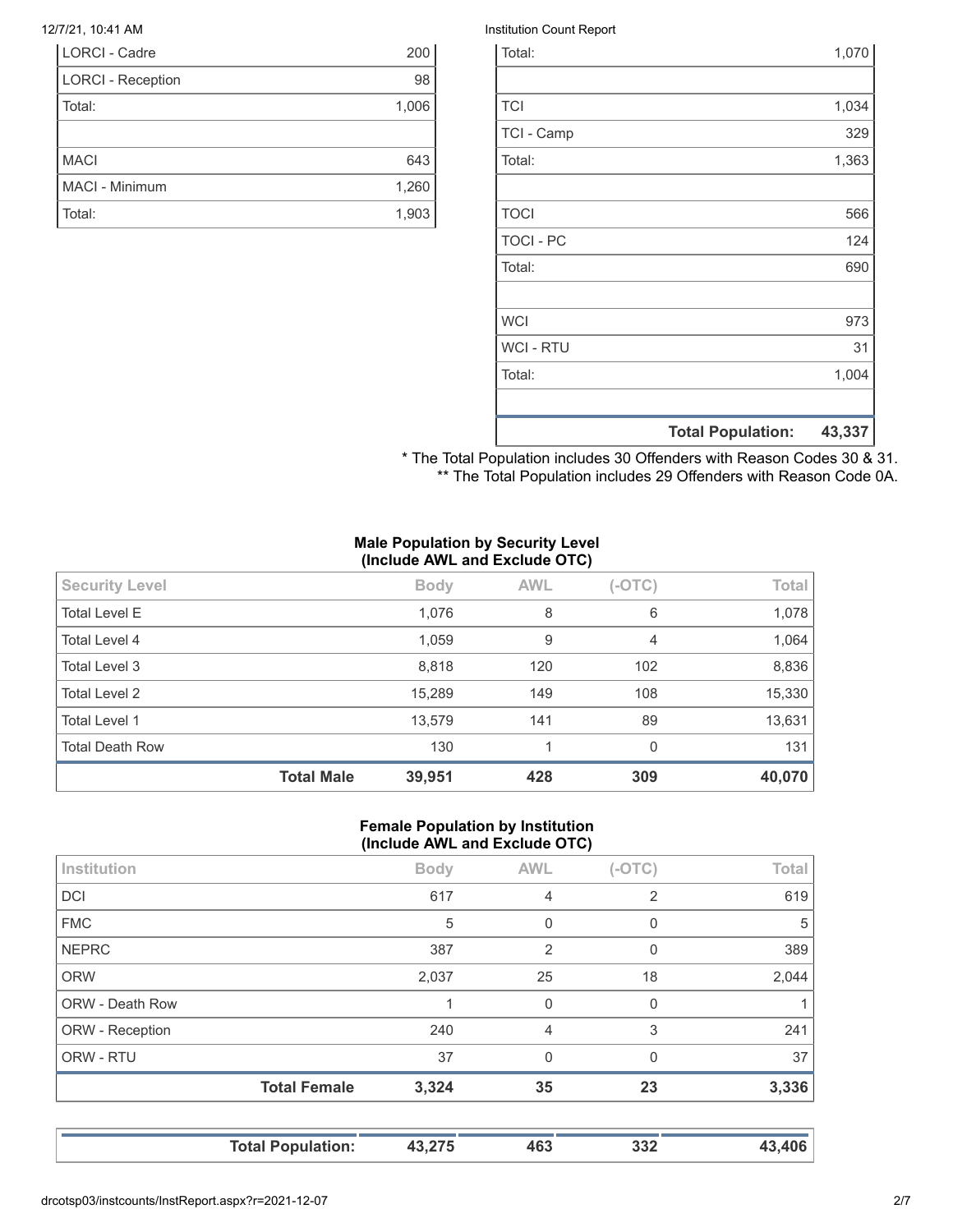| Male Population by Institution: Security Level 5 and E |
|--------------------------------------------------------|
| (Include AWL and Exclude OTC)                          |

| Institution                |                      | <b>Body</b>               | <b>AWL</b>                | $(-OTC)$            | Total            |
|----------------------------|----------------------|---------------------------|---------------------------|---------------------|------------------|
| $\boldsymbol{\mathsf{AC}}$ |                      | $\ensuremath{\mathsf{3}}$ | $\mathsf{O}\xspace$       | $\mathbf 0$         | 3                |
| CRC                        |                      | $\sqrt{4}$                | $\mathsf{O}\xspace$       | $\mathbf 0$         | 4                |
| CRC - RTU                  |                      | $\,6\,$                   | $\mbox{O}$                | $\mathbf 0$         | $\,$ 6 $\,$      |
| ${\sf FMC}$                |                      | $\mathbf{1}$              | $\mbox{O}$                | $\mathbf 0$         | $\mathbf{1}$     |
| LAECI                      |                      | $\overline{5}$            | $\mathbf 0$               | $\mathsf 0$         | $\sqrt{5}$       |
| LECI                       |                      | 18                        | $\mathbf 0$               | $\mathbf 0$         | 18               |
| LOCI                       |                      | $\mathbf{1}$              | $\mbox{O}$                | $\mathbf 0$         | $\mathbf{1}$     |
| <b>MACI</b>                |                      | 17                        | $\mbox{O}$                | $\mathbf 0$         | 17               |
| <b>MANCI</b>               |                      | 18                        | $\mbox{O}$                | $\mbox{O}$          | 18               |
| MCI                        |                      | $\sqrt{3}$                | $\mbox{O}$                | $\mathsf 0$         | $\sqrt{3}$       |
| <b>NCI</b>                 |                      | $\mathbf{1}$              | $\mathbf 0$               | $\mathbf 0$         | $\mathbf{1}$     |
| <b>OSP</b>                 |                      | 289                       | $\sqrt{4}$                | $\sqrt{4}$          | 289              |
| <b>RCI</b>                 |                      | 20                        | $\mathsf{O}\xspace$       | $\mathbf 0$         | 20               |
| <b>RICI</b>                |                      | $\sqrt{3}$                | $\mbox{O}$                | $\mathbf 0$         | $\sqrt{3}$       |
| SCI                        |                      | $\mathbf{1}$              | $\mbox{O}$                | $\mathsf 0$         | $\mathbf{1}$     |
| SOCF                       |                      | 510                       | $\ensuremath{\mathsf{3}}$ | $\overline{2}$      | 511              |
| <b>TCI</b>                 |                      | 23                        | $\mathbf 0$               | $\mathsf 0$         | 23               |
| <b>TOCI</b>                |                      | 138                       | $\mathbf 1$               | $\mathbf 0$         | 139              |
| <b>TOCI - PC</b>           |                      | $\mathbf{1}$              | $\mbox{O}$                | $\mathsf 0$         | $\mathbf 1$      |
| WCI                        |                      | $\mathsf g$               | $\mbox{O}$                | $\mathsf{O}\xspace$ | $\boldsymbol{9}$ |
| WCI - RTU                  |                      | $\sqrt{5}$                | $\mathbf 0$               | $\mathsf{O}\xspace$ | $\,$ 5 $\,$      |
|                            | <b>Total Level 5</b> | 1,076                     | ${\bf 8}$                 | $\bf 6$             | 1,078            |

### **Male Population by Institution: Security Level 4 (Include AWL and Exclude OTC)**

| Institution                       | <b>Body</b>    | <b>AWL</b>  | $(-OTC)$       | Total |
|-----------------------------------|----------------|-------------|----------------|-------|
| ACI                               | $\overline{4}$ | $\mathbf 0$ | $\Omega$       | 4     |
| CRC                               | 1              | 0           | $\mathbf 0$    |       |
| CRC - RTU                         | 13             | $\mathbf 0$ | 0              | 13    |
| <b>FMC</b>                        | 1              | $\Omega$    | $\mathbf{0}$   |       |
| FMC - Intensive Care - Male (CMC) | 1              | $\mathbf 0$ | $\mathbf 0$    |       |
| LORCI                             | 11             | $\mathbf 0$ | 0              | 11    |
| LORCI - Cadre                     | 1              | $\Omega$    | $\Omega$       |       |
| <b>MACI</b>                       | 11             | 0           | $\mathbf 0$    | 11    |
| <b>OSP</b>                        | 78             | $\mathbf 0$ | 0              | 78    |
| <b>SOCF</b>                       | 511            | 5           | $\overline{2}$ | 514   |
| SOCF - RTU                        | 1              | 0           | $\mathbf 0$    | 1     |
| <b>TOCI</b>                       | 405            | 4           | 2              | 407   |
| TOCI - PC                         | 11             | $\mathbf 0$ | 0              | 11    |

drcotsp03/instcounts/InstReport.aspx?r=2021-12-07 3/7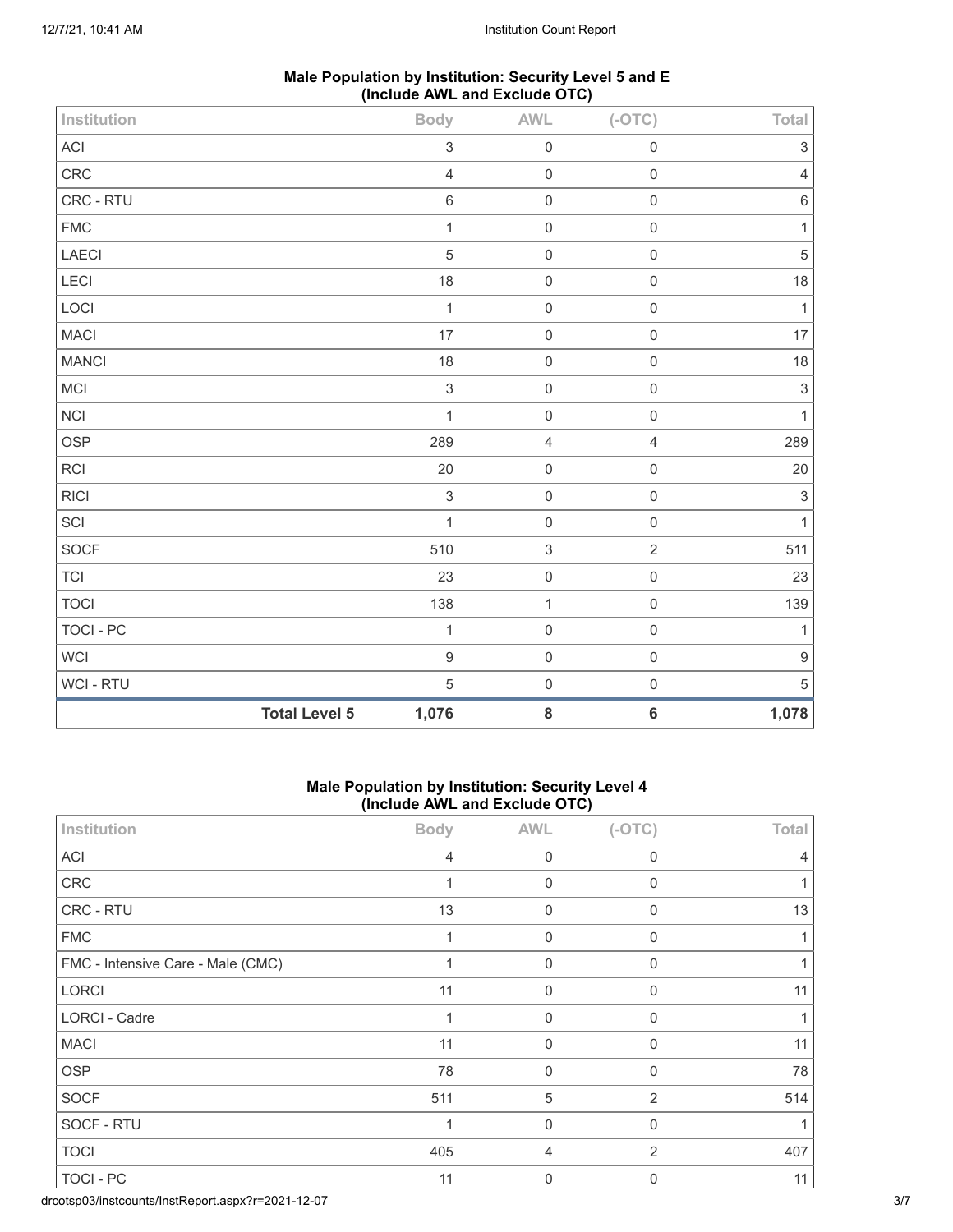#### 12/7/21, 10:41 AM Institution Count Report

| WCI - RTU |                      | 10   |  | 10   |
|-----------|----------------------|------|--|------|
|           | <b>Total Level 4</b> | ,059 |  | ,064 |

### **Male Population by Institution: Security Level 3 (Include AWL and Exclude OTC)**

| Institution                       | <b>Body</b>      | <b>AWL</b>                | $(-OTC)$            | Total                     |
|-----------------------------------|------------------|---------------------------|---------------------|---------------------------|
| <b>ACI</b>                        | 19               | $\mathbf 0$               | $\mathsf{O}\xspace$ | 19                        |
| <b>ACI - RTU</b>                  | 1                | $\mathbf 0$               | $\mathsf{O}\xspace$ | 1                         |
| <b>BECI</b>                       | 10               | $\mathbf{1}$              | $\mathbf{1}$        | 10                        |
| CCI                               | $\overline{7}$   | $\mathbf 0$               | $\mathbf 0$         | $\overline{7}$            |
| CRC                               | 345              | 23                        | 20                  | 348                       |
| CRC - Cadre                       | $\overline{4}$   | $\mathbf 0$               | $\,0\,$             | $\overline{4}$            |
| CRC - Reception                   | 419              | $\,6\,$                   | 6                   | 419                       |
| CRC - RTU                         | 33               | $\mathbf 0$               | $\mathsf{O}\xspace$ | 33                        |
| <b>FMC</b>                        | $\,6\,$          | $\mathbf 0$               | $\mathsf{O}\xspace$ | $\,6\,$                   |
| FMC - Intensive Care - Male (CMC) | $\mathbf{1}$     | $\mathbf 0$               | $\mathbf 0$         | 1                         |
| GCI                               | $\mathfrak{S}$   | $\mathbf 0$               | $\mathsf{O}\xspace$ | $\sqrt{3}$                |
| <b>LAECI</b>                      | 17               | $\mathbf{1}$              | $\mathbf{1}$        | 17                        |
| <b>LECI</b>                       | 1,247            | 11                        | 8                   | 1,250                     |
| LOCI                              | $\mathfrak{S}$   | $\mathbf 0$               | $\mathbf 0$         | $\ensuremath{\mathsf{3}}$ |
| <b>LORCI</b>                      | 316              | 34                        | 33                  | 317                       |
| <b>LORCI - Cadre</b>              | 71               | $\mathbf 0$               | $\mathbf 0$         | 71                        |
| <b>LORCI - Reception</b>          | 94               | $\overline{4}$            | $\mathfrak{S}$      | 95                        |
| <b>MACI</b>                       | 535              | $\sqrt{2}$                | $\overline{2}$      | 535                       |
| <b>MANCI</b>                      | 1,846            | 12                        | 10                  | 1,848                     |
| MCI                               | $\boldsymbol{9}$ | $\mathbf 0$               | $\mathbf 0$         | $9\,$                     |
| <b>NCCI</b>                       | 12               | $\mathbf 0$               | $\mathbf 0$         | 12                        |
| <b>NCI</b>                        | $\,8\,$          | $\mathbf 0$               | $\mathbf 0$         | $\,8\,$                   |
| <b>NEOCC</b>                      | 497              | 13                        | 11                  | 499                       |
| <b>OSP</b>                        | $\sqrt{5}$       | $\mathbf 0$               | $\mathbf 0$         | $\,$ 5 $\,$               |
| PCI                               | 25               | $\mathsf 3$               | $\mathbf 1$         | 27                        |
| <b>RCI</b>                        | 1,476            | $\sqrt{5}$                | $\overline{4}$      | 1,477                     |
| <b>RICI</b>                       | 22               | $\mathsf{O}\xspace$       | $\mathsf{O}\xspace$ | 22                        |
| SCI                               | $\overline{4}$   | $\mathbf 0$               | $\mathsf{O}\xspace$ | 4                         |
| <b>SOCF</b>                       | 46               | $\mathbf{1}$              | $\mathsf{O}\xspace$ | 47                        |
| <b>TCI</b>                        | 866              | $\mathbf{1}$              | $\mathbf{1}$        | 866                       |
| TCI - Camp                        | $\mathbf{1}$     | $\mathbf 0$               | $\mathsf{O}\xspace$ | $\mathbf{1}$              |
| <b>TOCI</b>                       | 18               | $\mathbf 0$               | $\mathsf{O}\xspace$ | 18                        |
| <b>TOCI - PC</b>                  | 46               | $\mathbf 0$               | $\mathsf{O}\xspace$ | 46                        |
| <b>WCI</b>                        | 793              | $\ensuremath{\mathsf{3}}$ | $\mathbf{1}$        | 795                       |
| WCI - RTU                         | 13               | $\mathbf 0$               | $\mathsf{O}\xspace$ | 13                        |
| <b>Total Level 3</b>              | 8,818            | 120                       | 102                 | 8,836                     |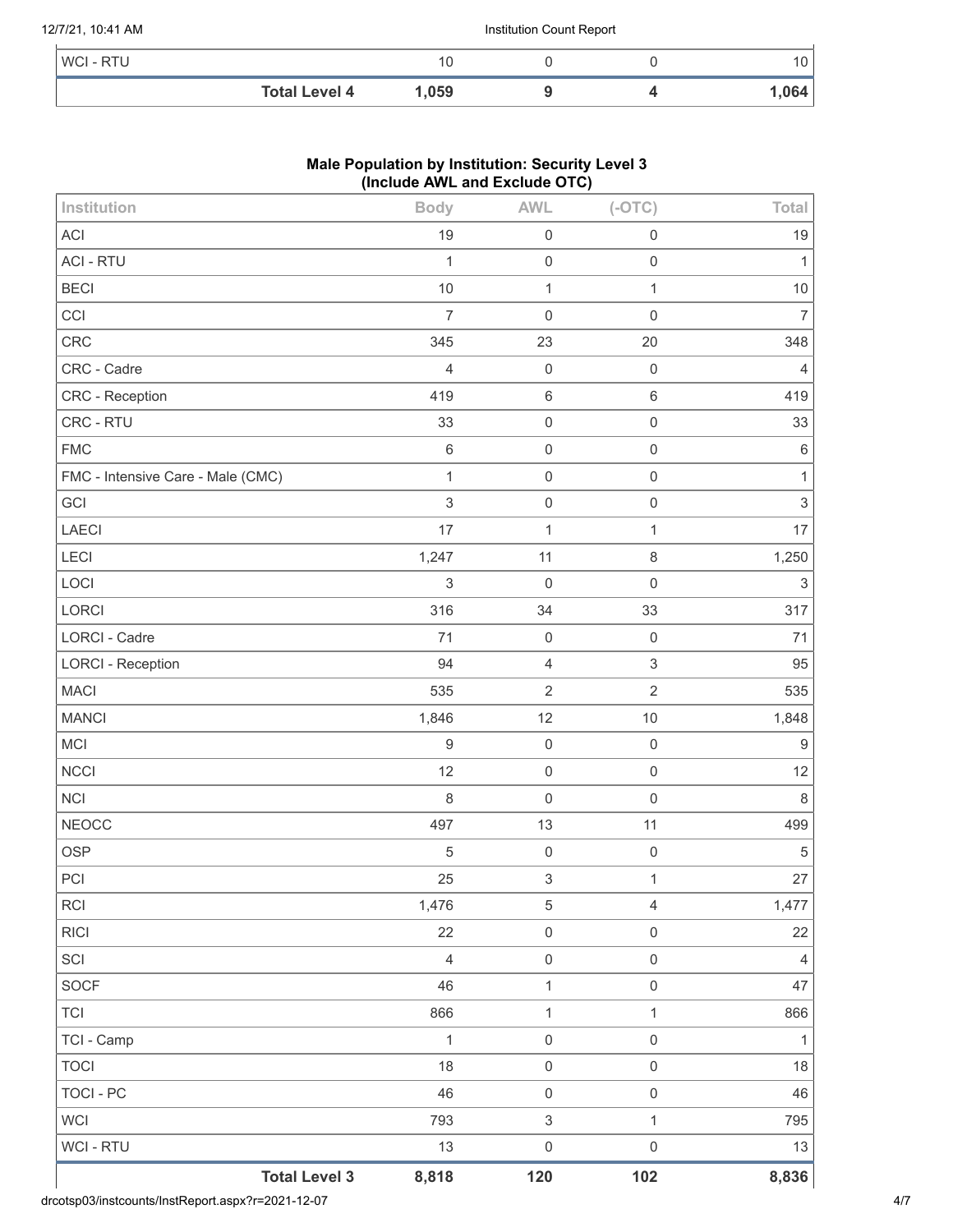| <b>Total Level 2</b>              | 15,289         | 149                       | 108                       | 15,330         |
|-----------------------------------|----------------|---------------------------|---------------------------|----------------|
| <b>WCI</b>                        | 113            | $\mathbf 0$               | $\mathsf{O}\xspace$       | 113            |
| <b>TOCI - PC</b>                  | 66             | $\mathbf{1}$              | $\mathbf 0$               | 67             |
| <b>TOCI</b>                       | $\sqrt{5}$     | $\mathbf{1}$              | $\mathbf{1}$              | $\,$ 5 $\,$    |
| TCI - Camp                        | $\overline{4}$ | $\mathbf 0$               | $\mathbf 0$               | $\overline{4}$ |
| <b>TCI</b>                        | 127            | $\mathbf 0$               | $\mathsf 0$               | 127            |
| SOCF                              | $\mathbf{1}$   | $\mathbf 0$               | $\mathbf 0$               | $\mathbf{1}$   |
| SCI                               | 911            | 11                        | $\overline{7}$            | 915            |
| <b>RICI</b>                       | 1,351          | 13                        | 11                        | 1,353          |
| RCI                               | 254            | $\mathbf 1$               | $\mathbf{1}$              | 254            |
| PCI                               | 965            | 11                        | $\sqrt{5}$                | 971            |
| <b>NEOCC</b>                      | 371            | $\,8\,$                   | $\,8\,$                   | 371            |
| <b>NCI</b>                        | 1,372          | 10                        | $\,8\,$                   | 1,374          |
| <b>NCCI</b>                       | 861            | $\,8\,$                   | $\overline{7}$            | 862            |
| MCI                               | 1,200          | 12                        | $\,8\,$                   | 1,204          |
| <b>MANCI</b>                      | 246            | $\sqrt{2}$                | $\sqrt{2}$                | 246            |
| <b>MACI</b>                       | 80             | $\mathbf 0$               | $\mathbf 0$               | 80             |
| <b>LORCI - Reception</b>          | $\mathbf{1}$   | $\mathbf 0$               | $\mathbf 0$               | $\mathbf{1}$   |
| <b>LORCI - Cadre</b>              | 64             | $\mathbf 0$               | $\mathbf 0$               | 64             |
| LORCI                             | 119            | 11                        | 11                        | 119            |
| LOCI                              | 961            | $\,6\,$                   | $\sqrt{3}$                | 964            |
| <b>LECI</b>                       | 365            | $\mathbf{1}$              | $\mathbf 0$               | 366            |
| LAECI                             | 991            | 16                        | 14                        | 993            |
| <b>GCI - RTU</b>                  | 43             | $\mathbf 0$               | $\mathbf 0$               | 43             |
| GCI - Camp                        | $\overline{7}$ | $\mathbf 0$               | $\mathbf 0$               | $\overline{7}$ |
| GCI                               | 534            | $\sqrt{2}$                | $\overline{2}$            | 534            |
| FMC - Intensive Care - Male (CMC) | 10             | $\mathbf 0$               | $\mathbf 0$               | $10$           |
| <b>FMC</b>                        | 13             | $\ensuremath{\mathsf{3}}$ | $\mathbf 0$               | 16             |
| DCI                               | $\mathbf{1}$   | $\mathbf 0$               | $\mathbf 0$               | $\mathbf{1}$   |
| CRC - RTU                         | $\mathbf{1}$   | $\mathbf 0$               | $\mathbf 0$               | 1              |
| CRC - Reception                   | 132            | $\mathbf{1}$              | 1                         | 132            |
| CRC - Cadre                       | 218            | $\mathbf 0$               | $\mathbf 0$               | 218            |
| CRC                               | 94             | $\,8\,$                   | $\sqrt{5}$                | 97             |
| CCI                               | 1,638          | $\boldsymbol{9}$          | $\boldsymbol{7}$          | 1,640          |
| <b>BECI</b>                       | 1,302          | $\,8\,$                   | $\mathbf 5$               | 1,305          |
| <b>ACI - RTU</b>                  | 772<br>96      | $\,6\,$<br>$\mathbf 0$    | $\sqrt{2}$<br>$\mathbf 0$ | 776<br>96      |
| <b>ACI</b>                        |                |                           |                           |                |
| Institution                       | <b>Body</b>    | <b>AWL</b>                | $(-OTC)$                  | Total          |

#### **Male Population by Institution: Security Level 2 (Include AWL and Exclude OTC)**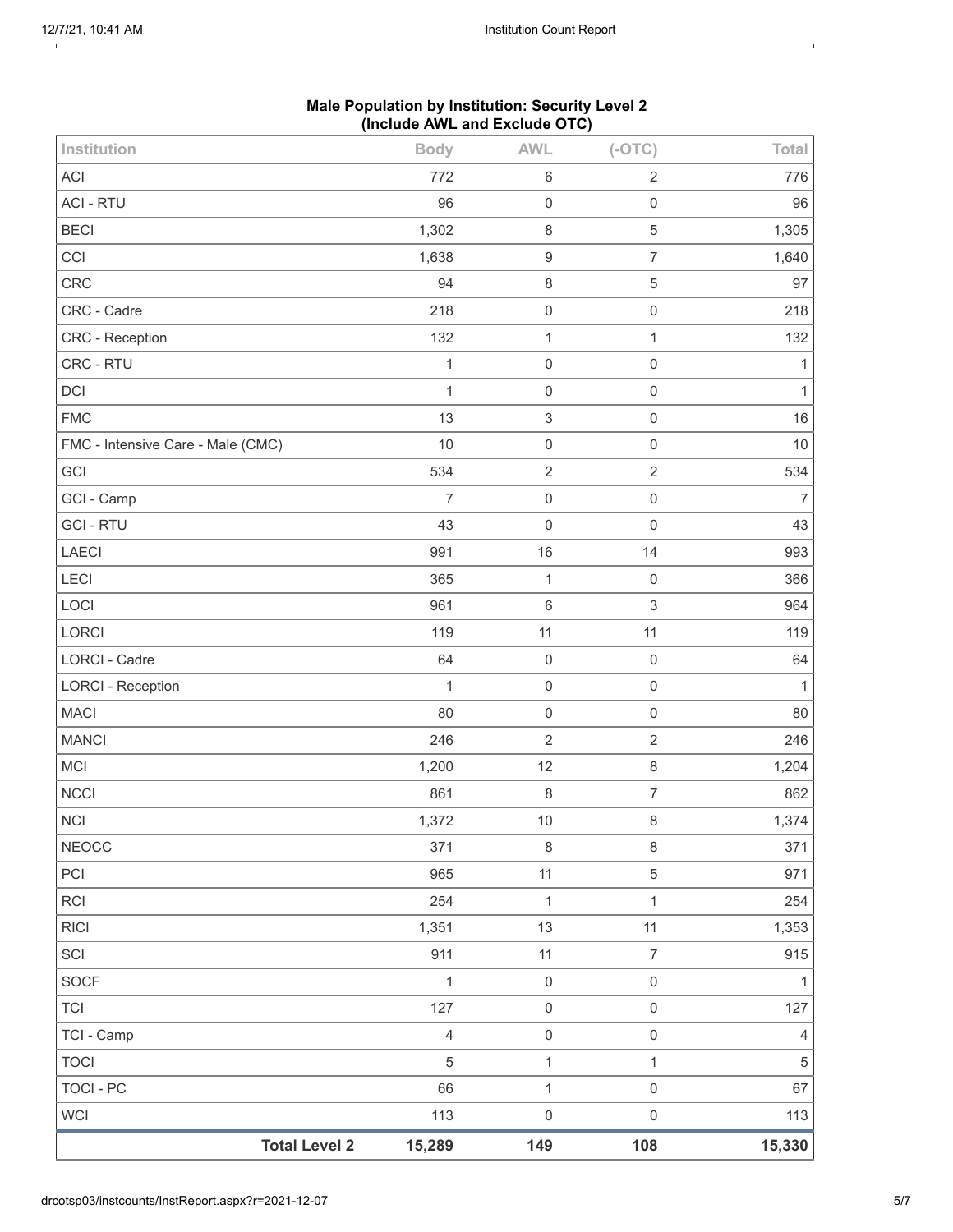# **Male Population by Institution: Security Level 1 (Include AWL and Exclude OTC)**

| Institution                       | <b>Body</b>                    | <b>AWL</b>                | $(-OTC)$                  | Total                     |
|-----------------------------------|--------------------------------|---------------------------|---------------------------|---------------------------|
| <b>ACI</b>                        | 581                            | $\overline{7}$            | $\overline{4}$            | 584                       |
| <b>ACI - RTU</b>                  | 27                             | $\boldsymbol{0}$          | $\mathsf{O}\xspace$       | 27                        |
| <b>BECI</b>                       | 695                            | $\overline{7}$            | $\mathbf 5$               | 697                       |
| <b>BECI - Camp</b>                | 477                            | $\mathbf 0$               | $\mathsf{O}\xspace$       | 477                       |
| CCI                               | 554                            | 3                         | $\overline{2}$            | 555                       |
| CRC                               | 111                            | 3                         | $\ensuremath{\mathsf{3}}$ | 111                       |
| CRC - Cadre                       | 31                             | $\boldsymbol{0}$          | $\mathsf 0$               | 31                        |
| <b>CRC</b> - Reception            | 126                            | 5                         | $\overline{4}$            | 127                       |
| <b>FMC</b>                        | 120                            | 4                         | $\mathbf 0$               | 124                       |
| FMC - Intensive Care - Male (CMC) | 29                             | $\mathbf 0$               | $\mathsf{O}\xspace$       | 29                        |
| GCI                               | 524                            | 10                        | $\overline{7}$            | 527                       |
| GCI - Camp                        | 496                            | $\,0\,$                   | $\mathsf{O}\xspace$       | 496                       |
| <b>GCI-RTU</b>                    | 8                              | $\boldsymbol{0}$          | $\mathsf 0$               | $\,8\,$                   |
| <b>LAECI</b>                      | 737                            | 13                        | 11                        | 739                       |
| LOCI                              | 983                            | 8                         | $\overline{4}$            | 987                       |
| LORCI                             | 262                            | $\boldsymbol{9}$          | $\,8\,$                   | 263                       |
| <b>LORCI - Cadre</b>              | 64                             | $\mathbf 0$               | $\mathsf{O}\xspace$       | 64                        |
| <b>LORCI - Reception</b>          | 3                              | $\boldsymbol{0}$          | $\mathbf 0$               | $\ensuremath{\mathsf{3}}$ |
| MACI - Minimum                    | 1,260                          | $\boldsymbol{9}$          | $\,8\,$                   | 1,261                     |
| <b>MANCI</b>                      | 24                             | 8                         | $\ensuremath{\mathsf{3}}$ | 29                        |
| MANCI - Camp                      | 300                            | $\mathbf 0$               | $\mathsf{O}\xspace$       | 300                       |
| <b>MCI</b>                        | 570                            | 7                         | $\sqrt{2}$                | 575                       |
| MCI - Camp                        | 295                            | $\boldsymbol{0}$          | $\mathsf 0$               | 295                       |
| <b>NCCI</b>                       | 1,449                          | 7                         | 5                         | 1,451                     |
| <b>NCI</b>                        | 1,025                          | $\sqrt{5}$                | 5                         | 1,025                     |
| <b>OSP</b>                        | 19                             | 1                         | $\mathbf{1}$              | 19                        |
| PCI                               | 773                            | 16                        | $\,8\,$                   | 781                       |
| <b>RICI</b>                       | 1,117                          | $10$                      | $\,6\,$                   | 1,121                     |
| SCI                               | 518                            | $\ensuremath{\mathsf{3}}$ | $\mathsf{O}\xspace$       | 521                       |
| <b>SOCF</b>                       | $\mathbf{1}$                   | $\mathsf{O}\xspace$       | $\mathsf{O}\xspace$       | $\mathbf{1}$              |
| <b>TCI</b>                        | 18                             | $\,6\,$                   | 3                         | 21                        |
| TCI - Camp                        | 324                            | $\mathsf{O}\xspace$       | $\mathsf{O}\xspace$       | 324                       |
| <b>WCI</b>                        | 58                             | $\mathsf 0$               | $\mathsf{O}\xspace$       | 58                        |
|                                   | <b>Total Level 1</b><br>13,579 | 141                       | 89                        | 13,631                    |

```
High Offender ID's
```
Correctional Reception Center: A795799

drcotsp03/instcounts/InstReport.aspx?r=2021-12-07 6/7